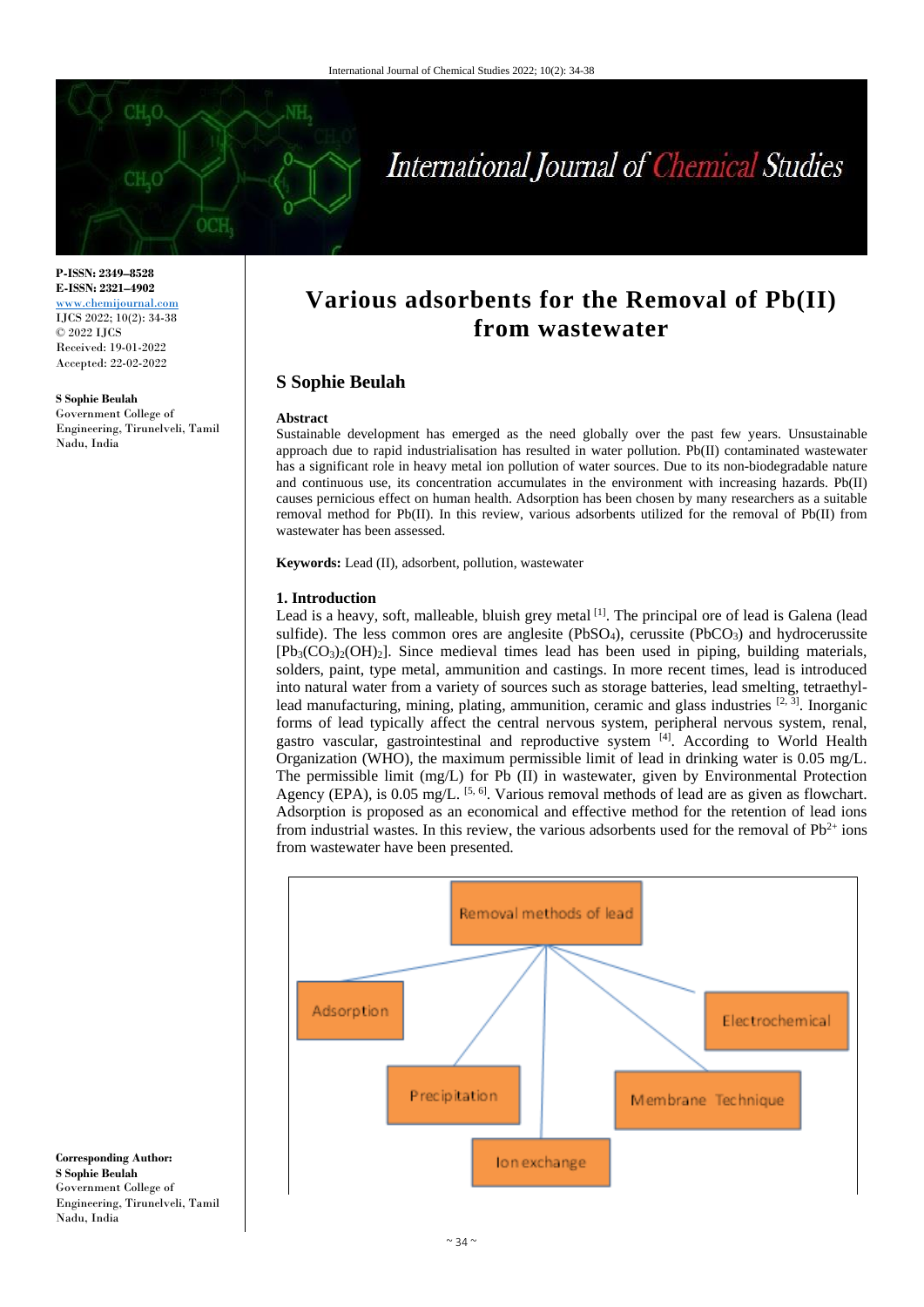#### **2. Various Experimental findings in literature**

#### **2.1 Adsorption by ferric activated sludge-based adsorbent derived from biological sludge**

Guoren Zu *et al*. (2019) prepared ferric activated sludgebased adsorbent (SBA) through pyrolysis treatment of biological sludge, and the adsorbent was applied to adsorb  $Pb^{2+}$  ions from aqueous solution. The ferric-activated SBA showed a porous structure development and enhanced  $Pb^{2+}$ ions removal, with the maximum sorption capacity of 42.96 mg/g. The optimum adsorption was in a wide pH range of 4– 6. The adsorption data fitted the Freundlich model indicating heterogeneous lead coverage on the adsorbents. Pseudosecond order model validated the kinetic data, suggesting that the rate-limiting step of the adsorption process was chemical sorption. The mechanism of  $Pb^{2+}$  ions removal involved ion exchange, precipitation, and surface complexation. The higher adsorption of ferric-activated SBA was due to the enhancive surface area that provided a larger number of active sites for adsorbate<sup>[7]</sup>.

#### **2.2 Adsorption by Powder activated carbon (PAC) and bentonite (clay)**

Naeema (2014) studied the adsorption properties of natural American bentonite and activated carbon, on the removal of  $Pb^{++}$  from aqueous solution and showed that the amount of adsorption of  $Pb^{++}$  increased with initial metal ion concentration, contact time and solution PH but decreased with amount of adsorbent and temperature. The adsorption process fitted pseudo-second order kinetic model. Langmuir and Freundich adsorption isotherm models were found to be applicable to these adsorption process. Thermodynamic parameters G°, S° and H° of the adsorption process was found to be endothermic. Bentonite was found to be more effective for removal of  $Pb^{++}$  than activated carbon<sup>[8]</sup>.

#### **2.3 Adsorption by Arundinaria alpina Stem-Based Activated Carbon**

Yosef *et al.* (2021) analysed the activated carbon prepared from locally available bamboo (Arundinaria alpina) in Ethiopia to remove Pb(II) from wastewater. Various effects such as solution pH, initial Pb (II) ion concentration, and adsorbent dose were investigated on a batch adsorption base. Dried Arundinaria alpina stem was activated with potassium hydroxide (KOH) at a ratio of 1:1 (w/v) and carbonized in a furnace at three temperature ranges (500 $^{\circ}$  C, 600 $^{\circ}$ C, and 700 $^{\circ}$ C) for 3 h. The physicochemical of Arundinaria alpina stem activated carbon (AASAC) was investigated and the resultant of 500 $^{\circ}$  C treatment setup is found as ideal in terms of yield (40.6 g), ash (3.5%), porosity (0.704%), moisture (7.7%), and iodine number (814.69 mg/g). Further characterization of ideal AASAC was carried out by scanning electron microscopy (SEM), X-ray diffraction (XRD) spectroscopy, and Fourier transform infra-red (FTIR). The optimum Pb (II) removal efficiency of AASAC was 99.8% at pH 5 in a synthetic solution, but the efficiency declined to 60.42% on real industrial wastewater due to the presence of its mixed pollutant nature. Freundlich isotherm model was more favorable than Langmuir with a high correlation coefficient  $(R<sup>2</sup> - 0.9496)$  for Pb (II) adsorption  $[9]$ .

#### **2.4 Adsorption by Activated Carbon Derived from African Arrowroot (Canna indica) Stem**

Takele *et al*. (2020) investigated the potential of Canna indica stem-based activated carbon (CISAC) for the removal of Pb (II) ions from synthetic solution and paint industry

wastewater. The effects of pH, initial Pb (II) ion concentration, and adsorbent dose were studied using an aqueous solution prepared using pure lead nitrate  $(Pb(NO<sub>3</sub>)<sub>2</sub>)$ on a batch mode. Dried Canna indica stem (CIS) was carbonized in a rectangular furnace at 500°C for 2 h and treated with phosphoric acid  $(H_3PO_4)$  at a ratio of 1:1 (w/v). Results showed that the CISAC had 5.4% of moisture, 5.0% of ash, 26.7% of volatile matter, 62.9% of fixed carbon, and 797.5 mg/g of iodine number. The Fourier Transform Infrared (FTIR) results showed that the hydroxyl, carboxyl, and phenolic functional groups were dominant in the CISAC surface. Better removal of Pb (II) ion from aqueous solution was achieved at a pH of 5.5, initial Pb (II) concentration of 102.4 mg/L, and an adsorbent dose of 1.4 g using response surface methodology. The highest removal efficiencies of Pb(II) which was achieved from aqueous solution and paint wastewater were 98% and 70%, respectively. The experimental data are fitted with Langmuir and Freundlich isothermic models<sup>[10]</sup>.

#### **2.5 Adsorption by cellulose nanomaterials from the stem of the Erythrina brucei plant**

Hizkeal *et al*. (2021) developed both pristine cellulose nanomaterial (CNM) and sodium periodate modified cellulose nanomaterial (NaIO4-CNM) from the stem of the Erythrina brucei plant for the removal of Pb(II) ions from WW. Asprepared CNMs were characterized by X-ray diffraction (XRD), Fourier transform infrared (FT-IR), scanning electron microscope (SEM), and thermogravimetric analysis with differential thermogravimetry (TGA-DTG) analysis. CNMs were tested for the removal of Pb(II) ions from secondary runoff wastewater (SERWW). Langmuir and Freundlich adsorption isotherms were certainly fixed to a maximum Pb(II) ions uptake capability (Qmax) of 91.74 and 384.62 mg g−1 by CNM and NaIO4-CNM adsorbents, respectively. The pseudo-second-order (PSO) kinetics model was well fitted to the uptake process. Results revealed that the percentage removal (%R) of Pb(II) ions was decreased by the presence of nitrogen and organic matter, but not affected by the presence of phosphorous in SERWW. Due to its high efficiency, NaIO4-CNM was selected for the regeneration study. The regeneration study was conducted after desorption of Pb(II) ions from the adsorbent by the addition of HCl, and the regenerated sorbent was reused as an adsorbent for at least 13 successive cycles without significant efficient loss [11].

#### **2.6 Adsorption by ZSM-5/Activated Carbon Composite**

Lakshmipathy *et al*. (2021) suggested the implementation of ZSM-5 activated carbon composite as a prolific adsorbent for the continuous elimination of  $Pb^{2+}$  ions from water. Continuous adsorption experiments were performed by varying three parameters such as process flow rate (2-6 mL min<sup>-1</sup>), bed height (2-6 cm), and initial concentration (250– 750 mg L-1 ). The highest loading capacity of the fixed-bed 213.3 mg  $L^{-1}$  was achieved with optimal values of 2 mL min<sup>-1</sup> of flow rate, bed height of 6 cm, and initial concentration of 750 mg L-1 , respectively. The breakthrough curves and saturation points were found to appear quickly for increasing flow rates and initial concentration and vice versa for bed depth. The lower flow rates with higher bed depths have exhibited optimal performances of the fixed-bed column. The mechanism of adsorption of  $Pb^{2+}$  ions was found to be ion exchange with Na<sup>+</sup> ions from ZMS-5 and pore adsorption onto activated carbon. The breakthrough curves were verified Adams-Bohart, Thomas, and Yoon-Nelson models. The later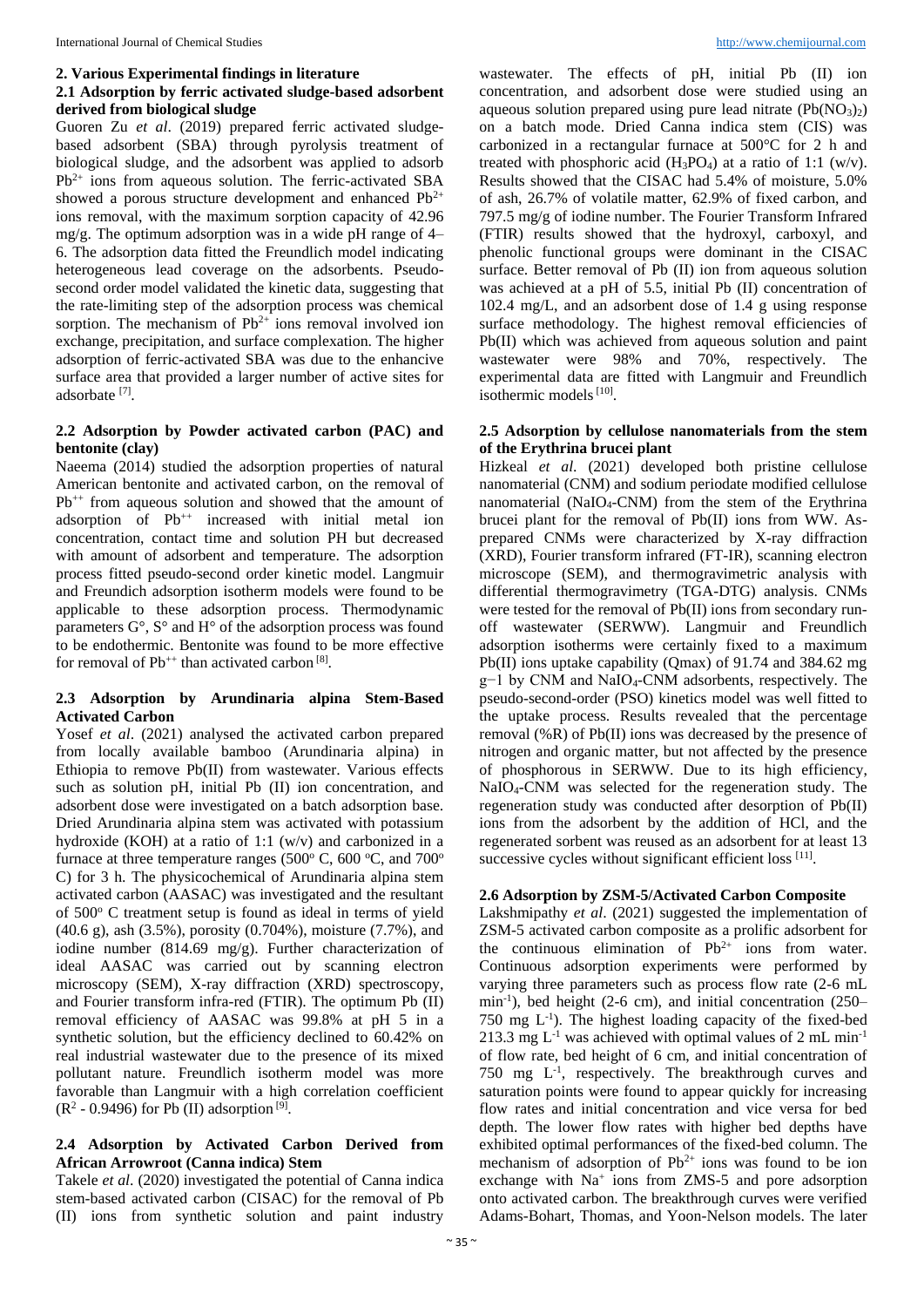models showed the best fit to the column data over the Adams-Bohart model that can be utilized to understand the binding of  $Pb^{2+}$  ions onto the composite. Regeneration of ZSM-5/activated carbon was achieved with 0.1 M HCl within 60 min of contact time [12] .

#### **2.7 Adsorption by edible fungi residue**

Jing *et al*. (2021) assessed agricultural waste edible fungi residue (EFR) to adsorb Pb(II) ions in wastewater. The influence of Pb(II) concentration, solution pH, and EFR concentration on the removal efficiency  $(R)$  of Pb $(II)$  was investigated with single factor design and response surface analysis. The maximum predicted R for Pb(II) was 76.34% under optimal conditions of Pb(II) concentration of 483.83 mg/L, EFR concentration of 4.99 g/L, and pH of 5.89. The actual experimental value of R reached 76.97% under these conditions. The competition of Pb(II) ions for the available adsorption sites on EFR limited the maximum R. A comparison of Fourier transform infrared spectroscopy before and after the adsorption of Pb(II), indicated that the functional groups of EFR significantly affected the effect of adsorption of heavy metals, and that the adsorption process was primarily affected by functional groups in the range of wavenumbers from 500 to 2,000 cm<sup>-1 [13]</sup>.

#### **2.8 Adsorption by Lantana Camara leaves biocarbon**

Starlin *et al*. (2018) evaluated the removal of lead from aqueous solution using material prepared from the leaves of Lantana camara plant. It is known as Lantana camara leaves biocarbon (LCLBC) Batch adsorption experiments were conducted to effect of contact time, pH, initial metal ion concentration and adsorbent dosage at room temperature. Maximum adsorption of lead was found at 6. An equilibrium time of 150 required for the adsorption of Pb (II) ions onto the adsorbent. The percentage removal of lead onto the biocarbon was 95.50%. Experimental data were well fitted to the Langmuir equation than to Freundlich equation, indicating monolayer coverage by the Pb (II) ions [14].

#### **2.9 Adsorption using Mucilaginous Leaves of Diceriocaryum eriocarpum Plant**

Joshua *et al*. (2015). Prepared an adsorbent using mucilaginous leaves from Diceriocaryum eriocarpum plant (DEP) for the adsorption of lead(II) ion from aqueous solution. Batch experiments were performed on simulated aqueous solutions under optimized conditions of adsorbent dosage, contact time, pH and initial lead(II) ion concentration at 298 K. The Langmuir isotherm model more suitably described the adsorption process than the Freundlich model with linearized coefficients of 0.9661 and 0.9547, respectively. Pseudo-second order kinetic equation best described the kinetics of the reaction. Fourier transform infrared analysis confirmed the presence of amino (–NH), carbonyl  $(-C=0)$  and hydroxyl  $(-OH)$  functional groups. Application of the prepared adsorbent to wastewater samples of 10 mg/L and 12 mg/L of lead(II) ion concentration taken from a waste stabilization pond showed removal efficiencies of 95.8% and 96.4%, respectively. Futhermore, 0.1 M HCl was a better desorbing agent than 0.1 M NaOH and deionized water<sup>[15]</sup>.

#### **2.10 Adsorption using Moringa oleifera, Prosopis julifora seeds and peanut shell**

Gautam *et al*. (2020), dealt with the class of natural adsorbents such as Moringa oleifera, Prosopis julifora seeds

and peanut shell for the removal of heavy metal (lead: Pb) from textile wastewater. The above adsorbents were characterized by Fourier transform infrared and scanning electron microscope to predict the functional groups and surface morphology. The efect of adsorbent dose, contact time, metal concentrations and pH on lead removal was studied in batch experiment and found that the maximum removal of lead was found to be 86.0%, 78.0% and 72.0% for M. oleifera, P. julifora seeds and peanut shell, respectively. Langmuir isotherm best correlated to the experimental data for all three cases and  $5.6 \text{ mg/g}$ ,  $1.7 \text{ mg/g}$  and  $1.4 \text{ mg/g}$ maximum adsorption capacity of lead was obtained for M. oleifera, peanut shell and P. julifora, respectively. Pseudofrst-order and pseudo-second-order kinetics study revealed that pseudo-second-order kinetic model followed better correlation coefcient for M. oleifera ( $R^2=0.998$ ), peanut shell  $(R^2=0.978)$  and P. julifora  $(R^2=0.995)$ <sup>[16]</sup>.

#### **2.11 Adsorption using Cyperus rotundus (Nut grass) Stalk**

Davoud *et al*. (2019) appraised the performance of Cyperus rotundus (Nut grass) Stalk (CRS) in adsorption of lead, heavy metal of aquatic environments. For this purpose, the batch system was used to review the effect pH, mixing time, adsorbent particle size and temperature for Pb(II) removal by the CRS. The highest lead removal efficacy was achieved when pH is 6 The result indicated the maximum Pb(II) adsorption at the contact time of 90 min which implies that increase in contact time leads to a higher lead uptake. The amount of  $\mathbb{R}^2$  statistical parameter using the pseudo-secondorder is greater as compared with other models. The influence of temperature was determined by using thermodynamic parameters and the results showed removal of lead on the CRS was endothermic, spontaneous and feasible [17].

#### **2.12 Adsorption using Calcium Alginate Beads Doped with Hydrazine Sulphate-Activated Red Mud**

Nagababu *et al*. (2017) investigated calcium alginate beads doped with hydrazine sulphate-treated red mud as adsorbent for extracting lead ions from water using batch methods of extraction. Dfferent extraction conditions are optimised for maximum lead extraction. Substantial amount of lead is removed, and the adsorption ability is found to be 138.6 mg/g. Surface characterization using FTIR, EDX, and FESEM confirms that lead is "onto" the surface of the adsorbent. Thermodynamic parameters, adsorption isotherms, and kinetics of adsorption are analysed. Adsorption is "physisorption" in nature and spontaneous. The adsorbent developed can be regenerated using 0.1 M HCl. The regenerated adsorbent can be used as the adsorbent for further removal of lead at least 10 times, and this enables the complete removal of lead from water by repetitive use of the regenerated adsorbent [18].

#### **2.13 Adsorption using cashew nut shells**

Kamchai *et al*. (2020) utilised cashew nut shells (CNS), waste from a cashew nut processing factory, as an adsorbent for Pb(II) ions in water. Treatments of CNS with  $1M$  of  $H_2SO_4$ , HNO3, and NaOH solutions were performed to modify their surfaces and improve their adsorption capacities. Characterization of untreated and chemical-treated CNS was carried out using nitrogen adsorption isotherm, elemental (CHN) analysis, Fourier-transform infrared spectroscopy (FTIR), and scanning electron microscopy (SEM) equipped with energy dispersive X-ray analysis (EDX). In the study of Pb(II) removal, various models of adsorption kinetics and isotherms were evaluated against the experimental data. The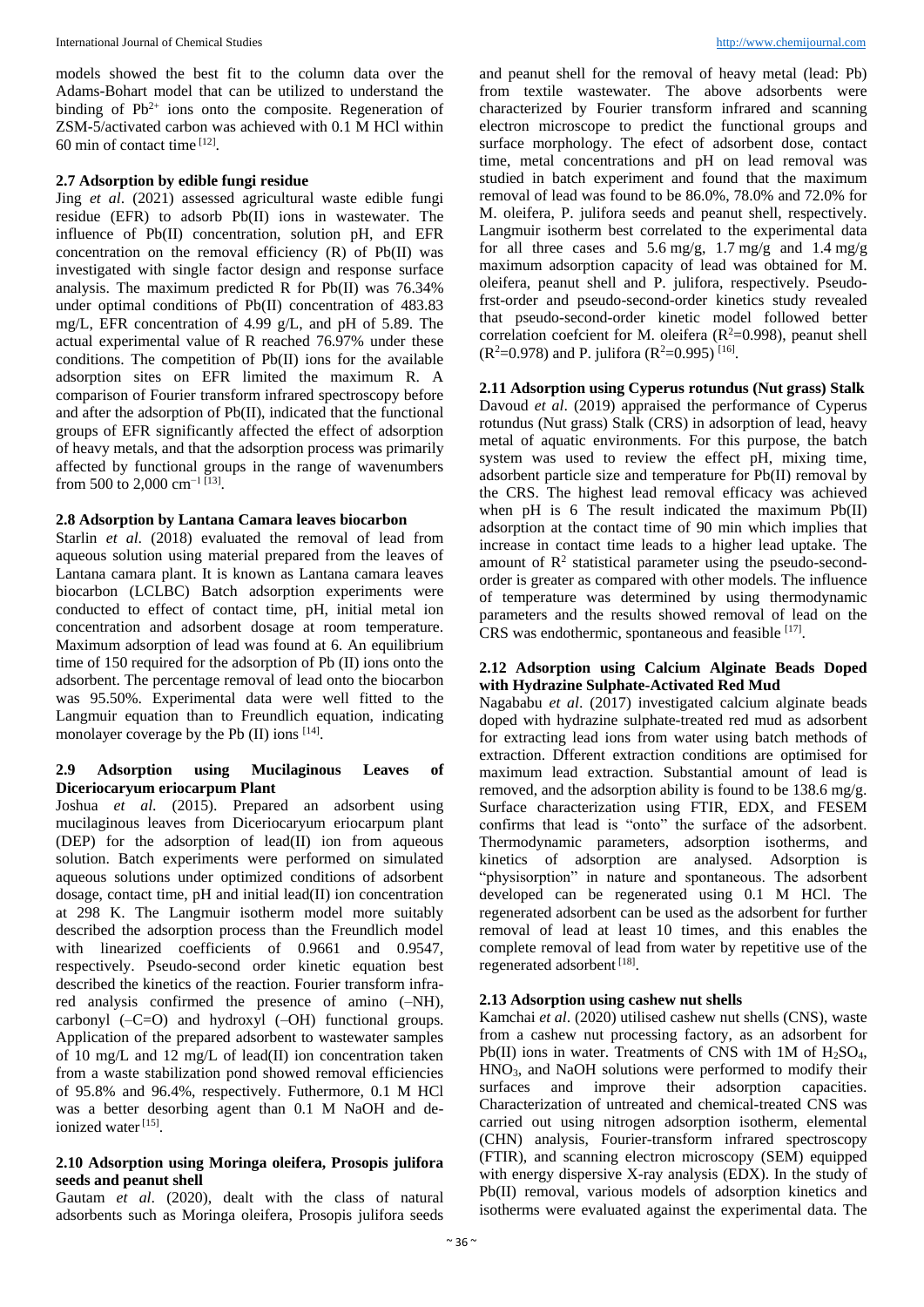results showed that H2SO4-treated CNS exhibited the highest adsorption capacity. The chemical treatment removes impurities, alters the surface functional groups and improves specifc surface areas and pore volumes of native CNS signifcantly. Surface adsorption and intra-particle difusion steps were found to substantially afect the overall adsorption process of Pb(II) on  $H_2SO_4$ -treated CNS  $^{[19]}$ .

#### **2.14 Adsorption using peas husk waste**

Narmeen (2017) researched the possibility of using the peas husk, as biosorbent alternative lowcost to treat lead from wastewater. Peas husk was obtained from waste plant peas on farms or food. Powdered peas husk was used to absorb lead ions from solutions simulation in batch experiments. The effects of contact time, initial metal concentration, dose and pH on the simultaneous adsorption of lead were studied. Experimental results concluded that better absorption efficiency was obtained within 30 minutes of connection time. Maximum removal of lead on the peas husk was achieved when pH is 4 which is about 96.9%. Surface morphology of peas husk was observed before and after application of adsorption process of solutions of lead under Field Emission Scanning Electron Microscopy (FESEM)<sup>[20]</sup>.

#### **2.15 Adsorption using Maize Tassel Based Activated Carbon**

Mambo *et al*. (2013) used Maize tassel as the precursor for making activated carbon for the adsorption of Pb(II) ions. The product obtained was characterized and utilized for the removal of Pb(II) from aqueous solutions over a wide range of initial metal ion concentration (10–50 mg/L), contact time  $(5-300 \text{ min})$ , adsorbent dose  $(0.1-2.5 \text{ g})$ , and pH  $(2-12)$ . The optimum set of conditions for biosorption of Pb(II) ion were found to be initial concentration 10 mg/L, dosage 1.2 g, and pH 5.4.The adsorption data conformed to both the Langmuir and the Freundlich isotherms but fitted best into the Langmuir model. The  $\mathbb{R}^2$  for Langmuir equation was 0.9997 and that for Freundlich was 0.9515. The Langmuir monolayer adsorption capacity of the activated carbon was calculated to be 37.31 mg/g. The results indicated that activated carbon might be used to effectively adsorb Pb(II) ions from wastewater treatment [21] .

## **2.16 Adsorption using Kaolinite/Smectite natural composite adsorbent**

El Nagger *et al*. (2019) carried out a laboratory batch technique to study the impact of initial concentration, pH, temperature, a dose of adsorbent and contact time on the elimination of lead ions onto oil shell sedimentary rock as natural clay. Two natural inorganic composites Kaolinite/Smectite-A and Kaolinite/ Smectite-B have been used. The lead removal enlarged with rising initial metal solution concentration, contact time and pH. The elimination reaction speed was high at the initial period of contact time and then decreased to attain equilibrium at 45, 30 min for Kaolinite/Smectite-A and Kaolinite/Smectite-B adsorbents, respectively. Mutually, Langmuir and Freundlich's isotherms are applicable to describe the metals adsorption and thermodynamic parameters ΔG; ΔS and ΔH were calculated indicating that the adsorption process is physisorption, spurof-the-moment and endothermic [22].

# **2.17 Adsorption using Polyethyleneimine-Functionalized Fe3O<sup>4</sup> Magnetic Nanoparticles**

Yu-tao *et al*. (2020) produced A class of polyethyleneimine (PEI)-functionalized Fe3O4 magnetic nanoparticles (MNPs) through a solvothermal process. The synthetic MNPs have been characterized by multiple technologies and then used for Pb(II) ion sorption from the aqueous media in different conditions. It was found the Pb(II) adsorption behaviors could be well fitted by the pseudo second-order kinetic and Langmuir isotherm models. The maximum Pb(II) adsorption capacity at 25 °C and pH 5.0 was calculated to be 60.98 mg/g. Moreover, effects of temperature, pH, and electrolyte of aqueous phase on the  $Pb(II)$  adsorption capacity of MNPs have been carefully examined. The Pb(II) adsorbing capacity was enhanced with temperature or pH rising, but reduced with the addition of various electrolytes. Additionally, the recyclability of synthetic MNPs has been also assessed. The prepared PEI-functionalized MNPs could still maintain good adsorption performance after five cycles of Pb(II) removal. These results indicated that the PEI-functionalized  $Fe<sub>3</sub>O<sub>4</sub>$ MNPs could be readily synthesized and served as a desirable and economic adsorbent in  $Pb(II)$ -contaminated water [23].

| <b>Table:</b> Results of Max% of Pb(II) uptake |  |
|------------------------------------------------|--|
|------------------------------------------------|--|

| Name of the adsorbent                                                                  | Max % of Pb(II) uptake                                    |
|----------------------------------------------------------------------------------------|-----------------------------------------------------------|
| Ferric activated sludge-based adsorbent                                                | $42.96 \,\mathrm{mg/g}$                                   |
| Powder activated carbon (PAC) and bentonite (clay)                                     |                                                           |
| Arundinaria alpina Stem-Based Activated Carbon                                         | 99.8% (Synthetic solution) 60.42% (Industrial wastewater) |
| Activated Carbon Derived from African Arrowroot (Canna indica) Stem                    | 98% (Aqueous solution) 70% (Industrial wastewater)        |
| cellulose nanomaterials from the stem of the Erythrina brucei plant                    | 91.74%                                                    |
| ZSM-5/Activated Carbon Composite                                                       |                                                           |
| Edible fungi residue                                                                   | 76.97%                                                    |
| Lantana Camara leaves biocarbon                                                        | 95.5%                                                     |
| Mucilaginous Leaves of Diceriocaryum eriocarpum Plant                                  | 95.8%                                                     |
| Moringa oleifera, Prosopis julifora seeds and peanut shell                             | 86%, 78%, 72%                                             |
| Cyperus rotundus (Nut grass) Stalk                                                     | 89.9%                                                     |
| Calcium Alginate Beads Doped with Hydrazine Sulphate-Activated Red Mud                 | 91.5%                                                     |
| cashew nut shells                                                                      | $8.73$ mg/g                                               |
| peas husk waste                                                                        | 96.9%                                                     |
| Maize Tassel Based Activated Carbon                                                    | $37.31$ mg/g                                              |
| Kaolinite/Smectite natural composite                                                   |                                                           |
| Polyethyleneimine-Functionalized Fe <sub>3</sub> O <sub>4</sub> Magnetic Nanoparticles | $60.98$ mg/g                                              |